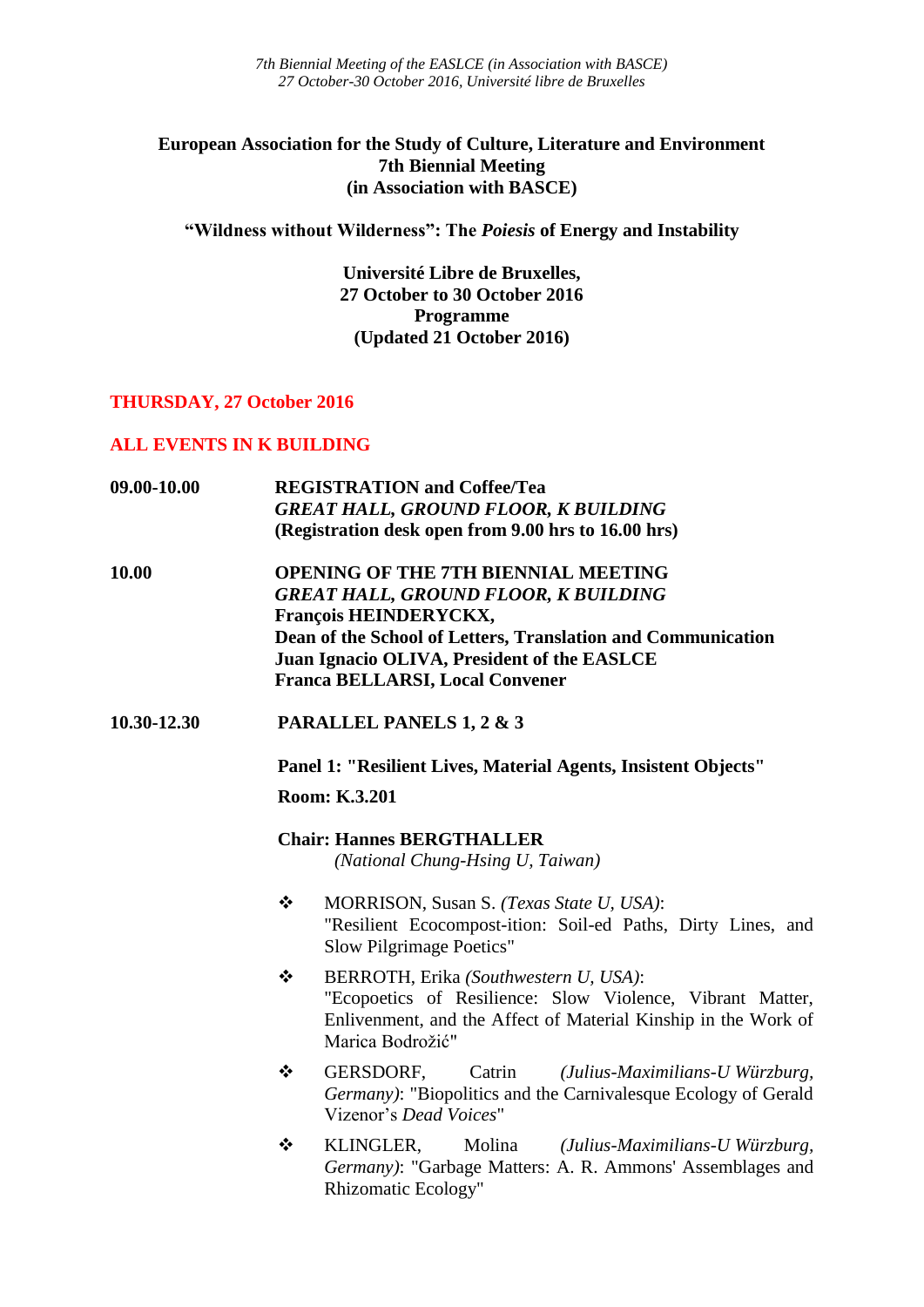#### **Panel 2: "Linguistic Environments as Sites of Wildness and Energy Exchange"**

#### **Room: K.4.401**

#### **Chair: Uwe KÜCHLER** *(U Tübingen, Germany)*

- CLEMENTS, Matthew *(London Consortium and Birkbeck College, UK)*: "Dissonance at the Threshold: Ecosemiotics and the Wildness of Play"
- JALLATYAN, Karen *(U California, Irvine, USA)*: "The Exiled Language of Western Armenian: Vahé Oshagan, Ecocriticism and Diaspora"
- TÜÜR, Kadri *(U Tartu, Estonia)*: "Nature Writing as Semiotic Mediation between *Umwelten*"

#### **Panel 3: "Systemic Approaches to Change, Wildness and** *Poiesis***"**

#### **Room: K.4.201**

**Chair: Amanda BOETZKES** *(U Guelph, Canada)*

- FERNÁNDEZ SANTIAGO, Miriam *(U Granada, Spain)*: "The Code. A Sketch" *Presentation funded by the Spanish Ministry of Economy and Competitiveness (FFI2015-63506P) and the Aragonese Regional Government DGA*
- IDEMA, Tom *(Utrecht U, The Netherlands)*: "Understanding Climate Change: A Plea for Humanities-Sciences Interaction"
- WEIK VON MOSSNER, Alexa *(U Klagenfurt, Austria)*: "Experiencing Wildness in the Future American West: A Cognitive Reading of Cli-fi Environments"

#### **12.30-14.00 SANDWICH LUNCH** *GREAT HALL, GROUND FLOOR, K BUILDING*

#### **14.00-16.00 PARALLEL PANELS 4, 5 & 6**

**Panel 4: "Wild Order and Energies in Beat Ecologies"** *Panel Representing the European Beat Studies Network (EBSN)*

#### **Room: K.3.201**

#### **Chair: Franca BELLARSI** *(ULB, Belgium)*

- ARNOLD, David *(U Worcester, UK)*: "'We are all capable of extraordinary transformations': Reading Philip Whalen's Buddhist Poems"
- MARTIN, Laura *(Université libre de Bruxelles, Belgium)*:

"Ecofeminist Insights into ruth weiss' *Earth Paintings*: 'the MUSE chooses/and does […] let go'"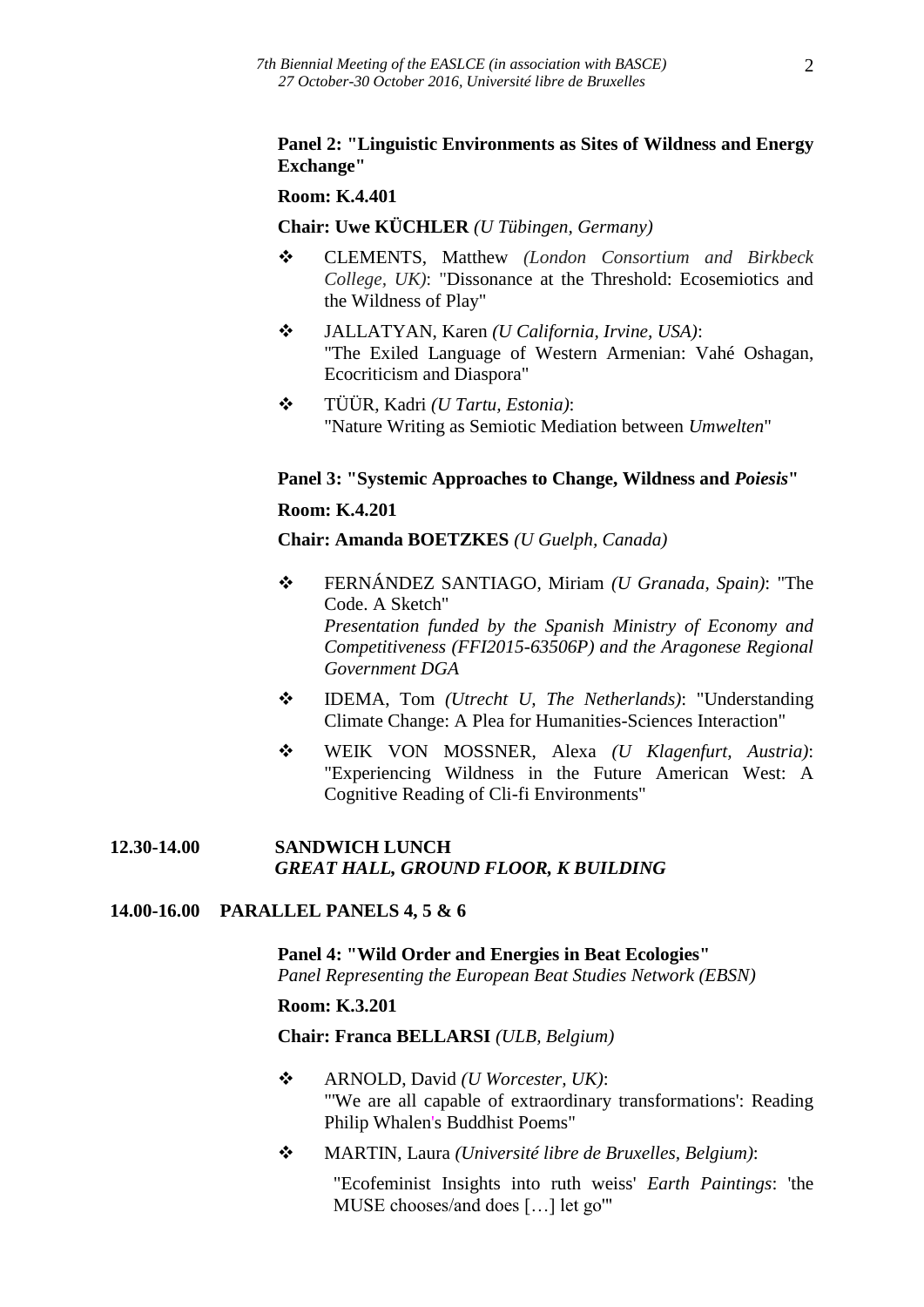- WEIDNER, Chad *(U College Roosevelt, Utrecht U, The Netherlands)*: "Geometric Warped Wood: Order and Wildness in the Work of Anselm Hollo"
- BELLARSI, Franca *(Université libre de Bruxelles, Belgium)*: "Wild Transmutation of Energies in Allen Ginsberg"

# **Panel 5: "Uncanny Wildness: Gothic Energies and Mutations"**

# **Room: K.4.401**

**Chair: Christopher OSCARSON** *(Brigham Young U, USA)*

- BOSCHMAN, Robert *(Mount Royal U, Canada)*: "The Environmental Vampire: Territory, Time, and Terror after 9/11"
- CHU, Kiu-wai *(U Zürich, Switzerland)*: "Towards an Anthropocenema? Post-Disaster Asian Films in the Age of the Anthropocene"
- ULSTEIN, Gry *(Utrecht U, The Netherlands)*: "Monstrous Autopoiesis in Jeff VanderMeer's *The Southern Reach*"

# **Panel 6: "Wild Matter and Waste: Thinking Pollution through the Arts" (BASCE Workshop I)**

# **Room: K.4.201**

**Chair: Isabel HOVING** *(Leiden U, The Netherlands)*

- MINNAARD, Anoesjka (*Gemeentemuseum Den Haag, The Netherlands*): "The Complicity Paradox. The Potential Transformative Force of Art"
- WOŁODŹKO, Agnieszka Anna (*Leiden U*, *The Netherlands*): "Waste Multiplicity—On the Microbiopolitics of Our Guts"
- van den AREND, Sonja *(no affiliation, The Netherlands*): "Research as Fiction / Fiction as Research: Understanding Participation in Environmental Governance"
- de VOS, Ruby (*U Amsterdam, The Netherlands*): "Writing Through the Body: The Permeability of the Environmental Illness Memoir"

# **16.00-16.30 COFFEE/TEA** *GREAT HALL, GROUND FLOOR, K BUILDING*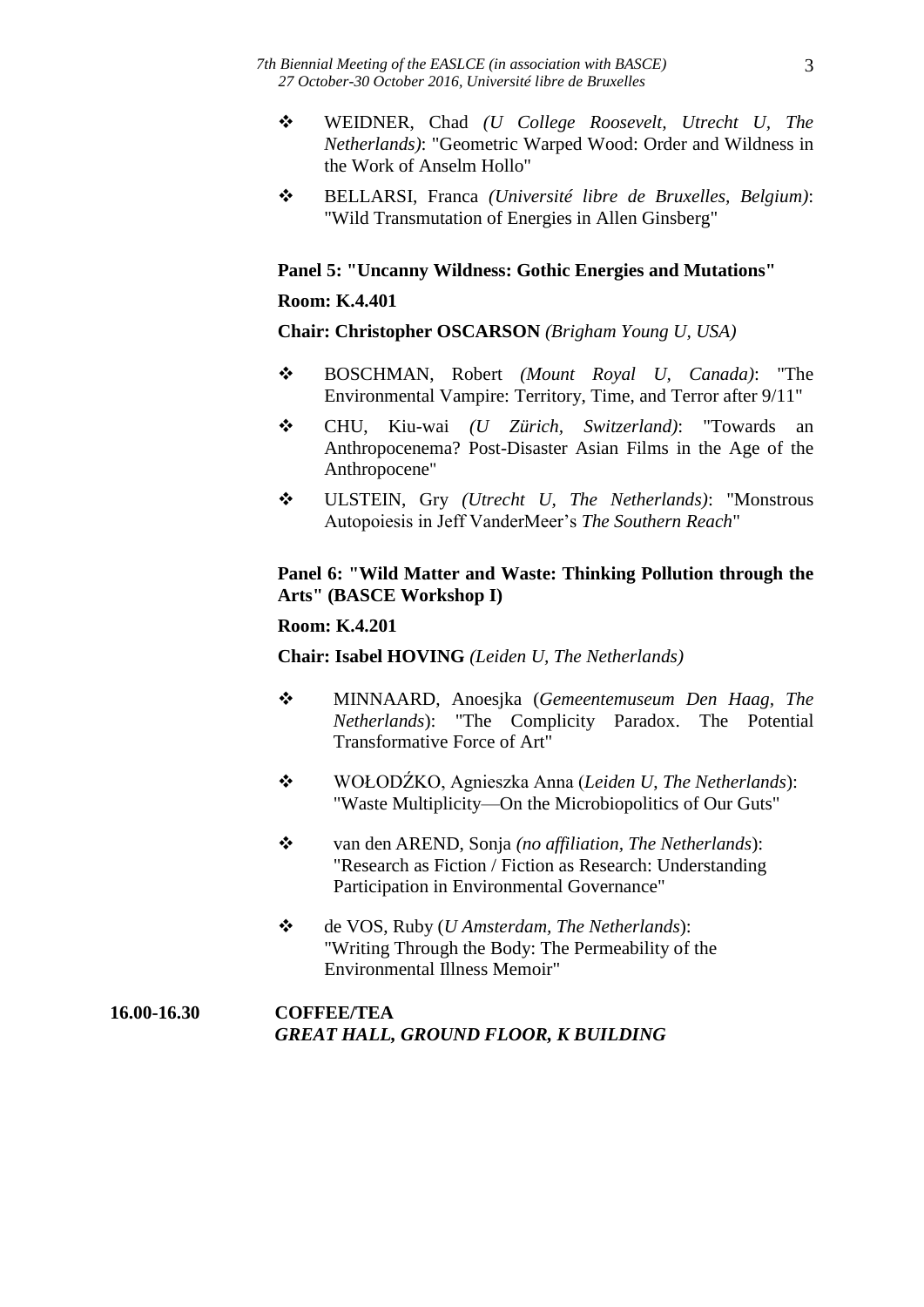#### **16.30-18.00 PARALLEL PANELS 7, 8 & 9**

**Panel 7: "Interlockings of the Wildness Within and Without: Ecospiritual and Ecopsychological Readings I"**

#### **Room: K.3.201**

**Chair: Bénédicte MEILLON** *(U Perpignan, France)*

- OGUNBAYO, Sola *(Olabisi Onabanjo U, Nigeria)*: "Archetype of Energy Renewal: A Psycho-Ecological Reading of Ben Okri's *Wild*"
- AYKANAT, Fatma *(Bulent Ecevit U, Turkey)*: "The Human Subconscious as an Ecological Palimpsest: Eco-Psychological Readings of J. G. Ballard's Climate Change Fictions"
- MAUFORT, Jessica *(Université libre de Bruxelles, Belgium)*: "The Enduring Wildness of Trees: Ecospiritual Readings of Three Australasian Novels"

# **Panel 8: "'Imagined Wild(er)ness I': Poetry, Painting, Place in Entanglement and Dissonance"**

#### **Room: K.4.401**

#### **Chair: Margot LAUWERS** *(U Perpignan, France)*

- FERNANDES ALVES, Isabel Maria *(U Trás-os-Montes e Alto Douro, Portugal)*: "Wild Earth, Unearthly Creatures: a Portrait of a Region in Miguel Torga and Graça Morais' *Um Reino Maravilhoso*"
- TARLO, Harriet *(Poet & Sheffield Hallam U, UK)* & TUCKER, Judith *(Visual Artist & U Leeds, UK)*: "Threadings, Bendings, Tanglings: Poetry, Painting and Place"

MARKWICK, Michael *(Visual Artist, USA & Germany)*: "Painting within the Framework of 'Imagined Wildness'"

# **Panel 9:** *Université Libre de Bruxelles* **Workshop: "Historical Instability: Ecological Rereadings of and from the Past"**

#### **Room: K.4.201**

#### **Chair: Axel GOODBODY** *(U Bath, UK)*

- MIREL, Florence (ULB, *Belgium*): "Applying the Deep Ecological Lens to Charles Dickens"
- CLOSE, Anne-Sophie (ULB, *Belgium*): "Spiralectics in Polynesian Literatures" (presentation mixing French & English)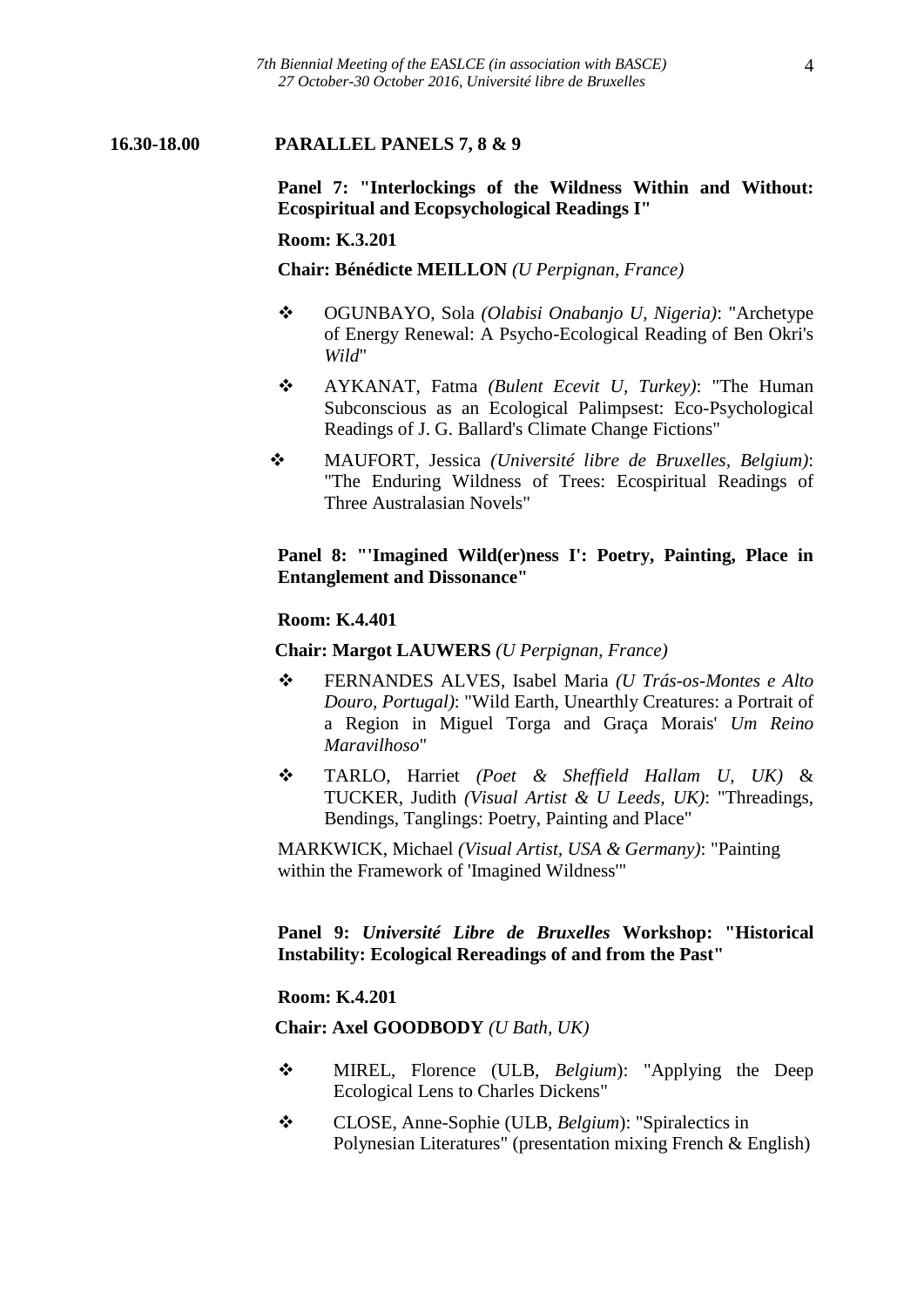# **18.15-19.15 KEYNOTE 1 (Room K.1.105): Hubert ZAPF** *(U Augsburg, Germany)***:** *"Sustainable Wildness and Energy: Literature as Cultural Ecology"*

**Chaired and Introduced by Juan Ignacio OLIVA** *(EASLCE President & U La Laguna, Tenerife, Spain)*

# **19.15 Departure for the WELCOME RECEPTION**

*Maison des Brasseurs* **"Salle du Conseil" Grand' Place, 10 1000 Bruxelles Tél. +32 2 513 64 79 <http://www.maison-des-brasseurs.be/>**

*Starting Time: 20.15 hrs*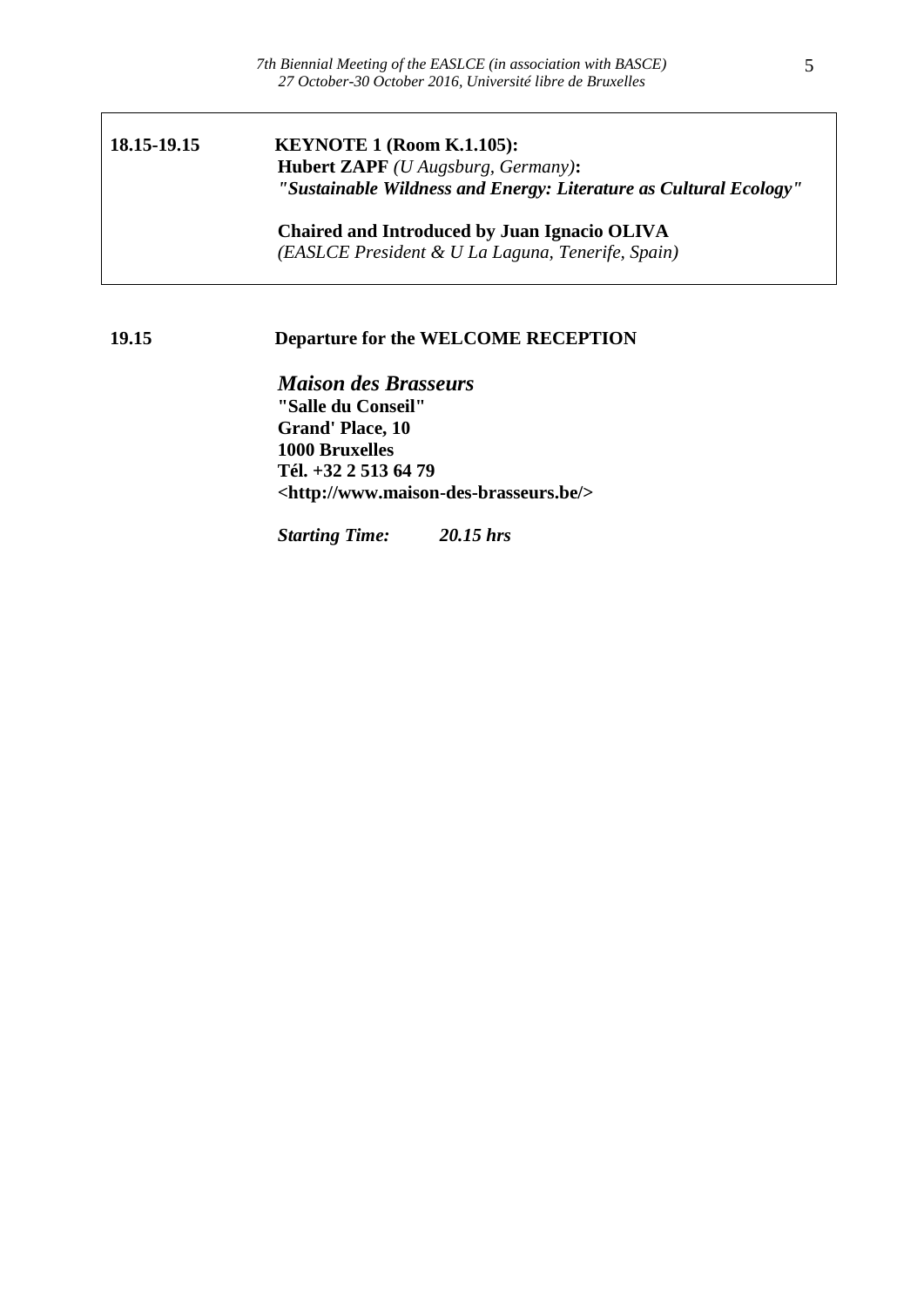#### **FRIDAY, 28 October 2016**

#### **ALL EVENTS IN K BUILDING**

#### **N.B.:** *ROOM K.4.601***: BOOK EXHIBITION OPENS IN THE EVENING AT 19.00 HRS**

# **9.30-10.15 REGISTRATION & Coffee/Tea** *GREAT HALL, GROUND FLOOR, K BUILDING* **(Registration desk open from 9.30 to 13.00 hrs & 18.30 to 19.30 hrs)**

#### **10.15-11.45 PARALLEL PANELS 10, 11, 12 & 13**

**Panel 10: "Animal Wildness and Energies"**

#### **Room: K.3.201**

**Chair: Kadri TÜÜR** *(U Tartu, Estonia)*

- BUTLER, Jonathan Matthew *(United Arab Emirates U, U.A.E.)*: "Wildness Within, Wildness Without: Zoopoetic Overtures in the Work of Don McKay and John Burnside"
- GUEST, Bertrand & HERMETET, Anne-Rachel *(U Angers, France)*: "The Irruption of the Wild. When Animals Come Home"
- MARTÍN JUNQUERA, Imelda *(U Leon & GIECO- Instituto Franklin, Spain)*: *This presentation is part of the Project Acis & Galatea, "Research Activities in Cultural Mythcriticism" (www.acisgalatea.com), Ref. S2015/HUM-3362, co-funded by the Autonomous Community of Madrid and the European Social Fund*

"The Wolf: Reenacting the Myth and Archetype in American Literature and Society"

#### **Panel 11: "Postcolonial Remappings of Wildness and Wilderness"**

#### **Room: K.3.401**

**Chair: Jessica MAUFORT** *(ULB, Belgium)*

- CAREY, Brycchan *(Northumbria U, UK)*:"Where Nature is Pursued: Wildness, Landscape, and Slavery in James Grainger's *The Sugar Cane* (1764)"
- SALT, Karen N. *(U of Nottingham, UK)*: "Racial Ecology in the Twilight Zone: New (Old?) Forms of Instability in the Race for Environmental Protection"
- HAND, Felicity *(Autonomous U Barcelona, Spain)*: "We are the Delta: Agency and Energy in Helon Habila's *Oil on Water*"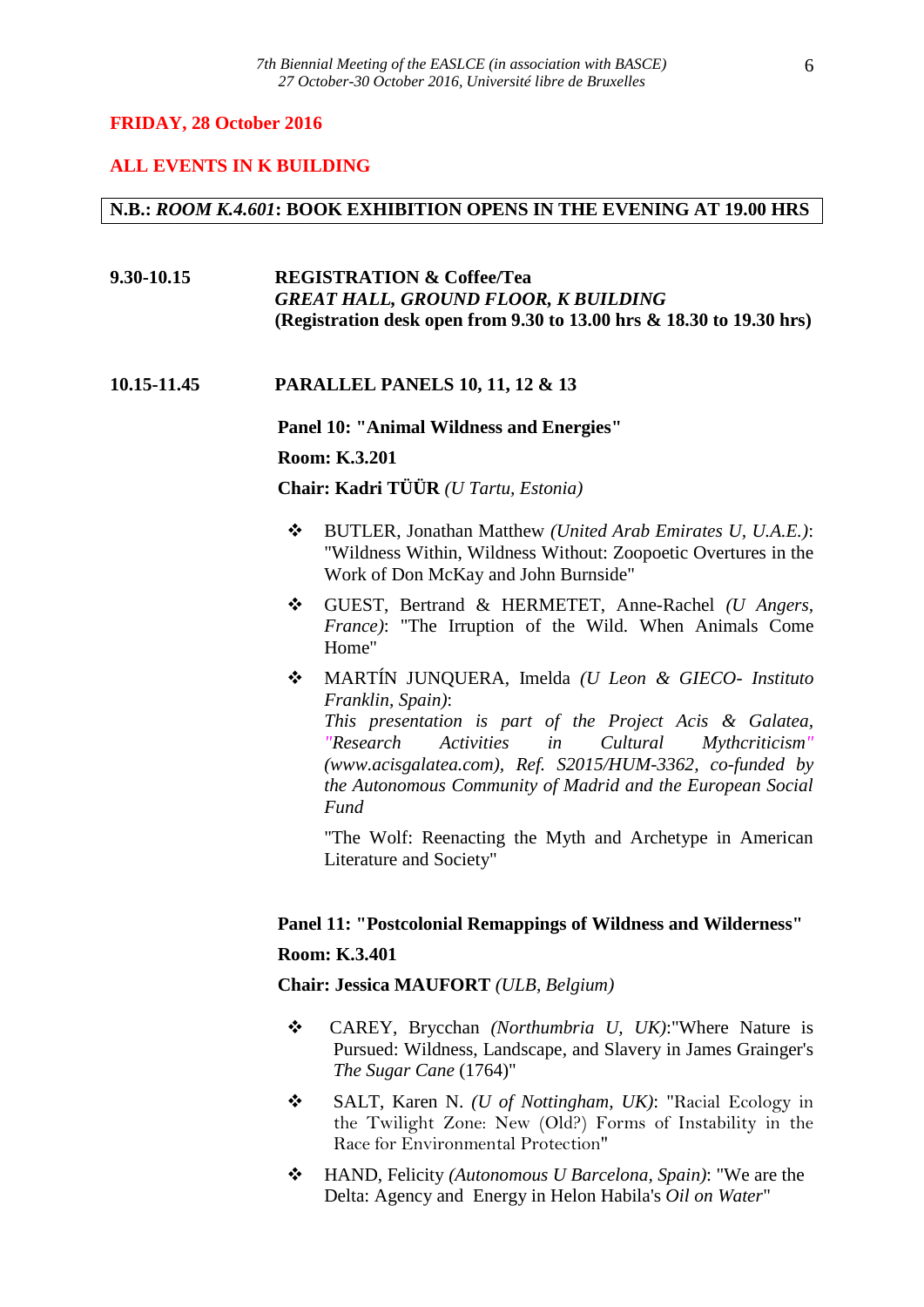# **Panel 12: "Anthroposcenaries: Climate, Energies, and Eco-Fictional Landscapes"**

#### **Room: K.4.201**

**Chair: Robert BOSCHMAN** *(Mount Royal U, Canada)*

- OPPERMANN, Serpil *(Hacettepe U, Turkey)*: "Climate Change Fiction on Risky Energy Sources"
- IOVINO, Serenella *(Turin U, Italy)*: "AnthropoScenes: Maps of Instability, Energy, and Symbiogenesis in Italo Calvino's Postmodern Fiction"
- SULLIVAN, Heather *(Trinity U San Antonio, USA)*: "Petro-Texts as Cli Fi"

### **Panel 13: "Mapping Wildness and Energy: Comparative Perspectives"**

#### **Room: K.4.601**

**Chair: Sylvia MAYER** *(U Bayreuth, Germany)*

- BRACKE, Astrid *(U Amsterdam, The Netherlands)*: "The Pull of the North vs. a Literature of City Dwellers: A Comparative Approach to 21st-century British, Dutch and German Fiction on Landscape and Climate Change"
- KRAMER, Anke *(Siegen U, Germany)*: "Spirits of the Wilderness and Matter Going Wild: Ecological Elementals in Paracelsus"
- KLESTIL, Matthias *(U Bayreuth, Germany)*: "Reading the Kafkaesque as Anthropogenic Wildness: The Frontier-Thesis, Disappearing Space, and Franz Kafka's *Der Verschollene*"

# **11.45-12.30 SANDWICH LUNCH** *GREAT HALL, GROUND FLOOR, K BUILDING*

#### **12.30-13.30 KEYNOTE 2 (Room K.1.105):**

**Frans VERA** *(Natural Processes Foundation,The Netherlands)***:** *"The Search for Wilderness Needs Wildness in the Mind: The Discovery of Missing Pages in the Book of Culture"*

**Chaired and Introduced by Randall ROORDA** *(U of Kentucky, USA)*

# **13.30 DEPARTURE FOR ENVIRONMENTALLY THEMED EXCURSIONS AFTERNOON OFF CAMPUS**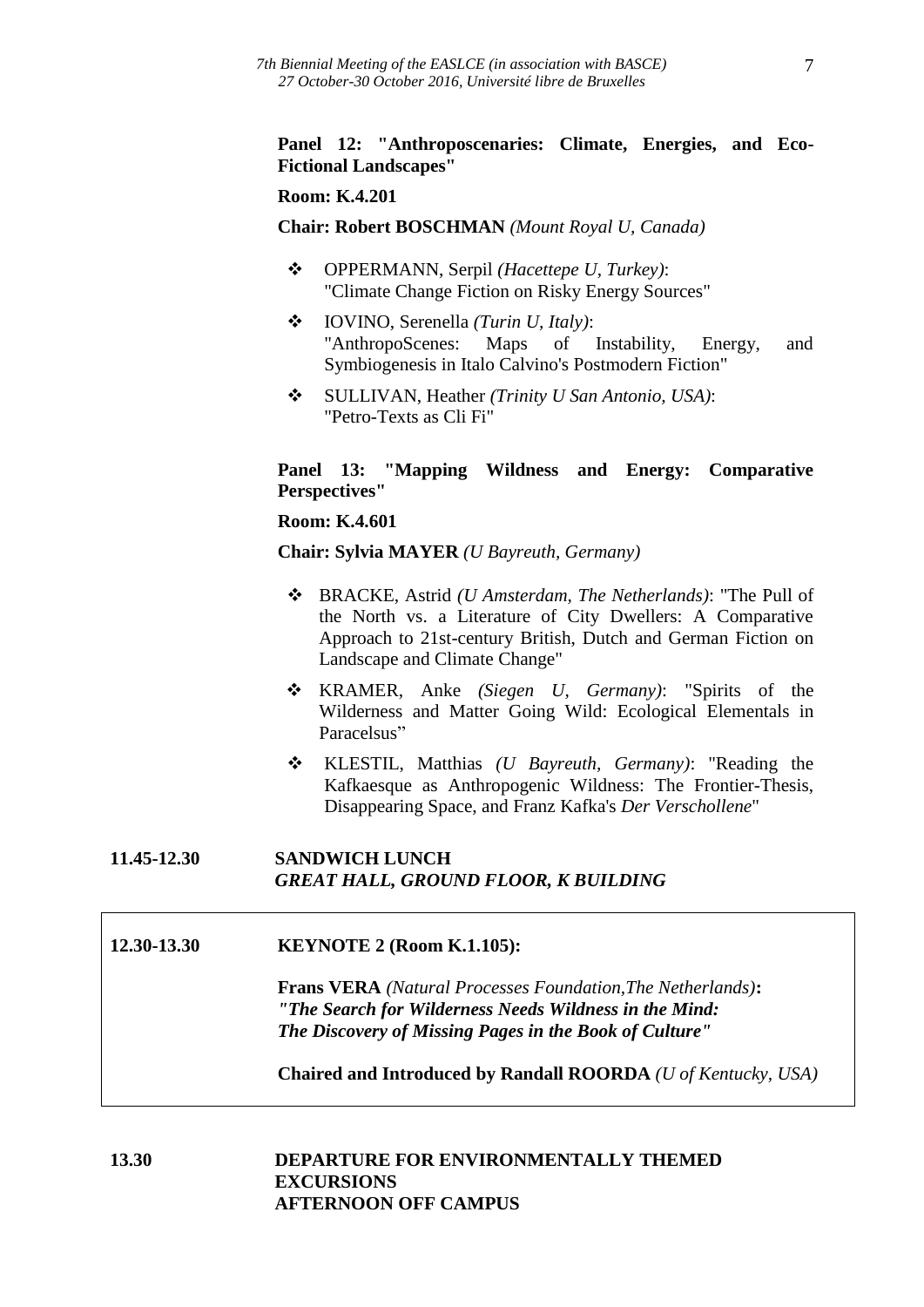*7th Biennial Meeting of the EASLCE (in association with BASCE) 27 October-30 October 2016, Université libre de Bruxelles*

#### **15.00 Start of All Guided Tours (depending on tour, return to campus by 18.00 or 18.30 hrs)**

#### **18.30-19.45 DINNER (ULB CANTINE)**

#### **20.00-22.00 AN EVENING OF ECOCINEMA**

#### **Room: K.1.105**

**Chair: Franca BELLARSI** *(ULB, Belgium)*

"Milagro Man: The Irrepressible Multicultural Life and Literary Times of John Nichols" (USA)

Projection of the documentary produced by Kurt JACOBSEN, followed by a Q & A over Skype with John NICHOLS, author of the "New Mexico Trilogy"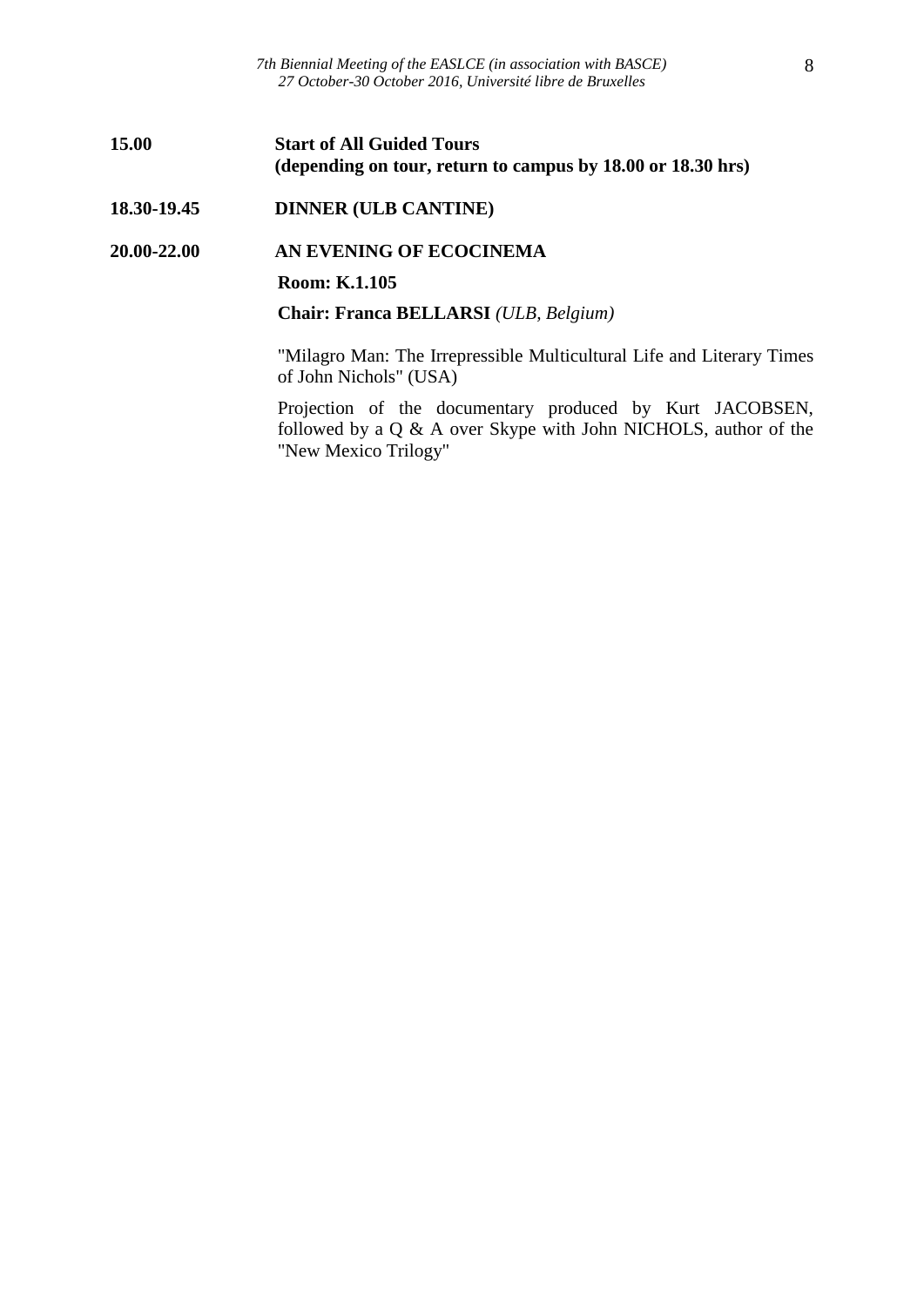#### **SATURDAY, 29 OCTOBER 2016**

#### **ALL EVENTS IN K BUILDING**

# **N.B.:** *ROOM K.4.601***: BOOK EXHIBITION OPEN ALL DAY FROM 10.00 HRS TO 18.30 HRS**

# **9.00-10.00 REGISTRATION & Coffee/Tea** *GREAT HALL, GROUND FLOOR, K BUILDING* **(Registration desk open from 9.00 hrs to 16.00 hrs)**

# **10.00-11.30 PARALLEL PANELS 14, 15, 16 & 17**

#### **Panel 14: "Literature and the Cultural Dynamics of Petro-Modernity"**

#### **Room: K.3.201**

**Chair: Tom IDEMA** *(Utrecht U, The Netherlands)*

- BERGTHALLER, Hannes *(National Chung-Hsing U, Taiwan)*: "Insidious Alchemy: John Updike's Naphtological Novels"
- GREWE-VOLPP, Christa *(U Mannheim, Germany)*: "Oil as Matter, Oil as Discourse: Tom McCarthy's *Satin Island*"
- MAYER, Sylvia *(U Bayreuth, Germany)*: "Petrofiction as Risk Fiction: Uncertainty and Instability in Contemporary Anglophone Oil and Peak Oil Novels"

# **Panel 15: "Turning the Tables upon the Human: the Queering and Self-Decolonizing Energies of Nature"**

### **Room: K.3.401**

**Chair: Catrin GERSDORF** *(Julius-Maximilians-U Würzburg, Germany)*

- DEAM, Natalie *(Stanford U, USA)*: "Artificial Wonder and the Fatal Flower in Huysmans' *Against Nature*"
- GRIMM, Sieglinde *(U Köln, Germany)*: "Poetischer Energietransfer zwischen Mensch und Natur: Alfred Döblins *Die Ermordung einer Butterblume* und W.G. Sebalds *Nach der Natur*"
- NICHOLS, Miriam *(U Fraser Valley, British Columbia, Canada)*: "The Radical of Space: Thinking Space through New American Poetry and Indigenous Painting"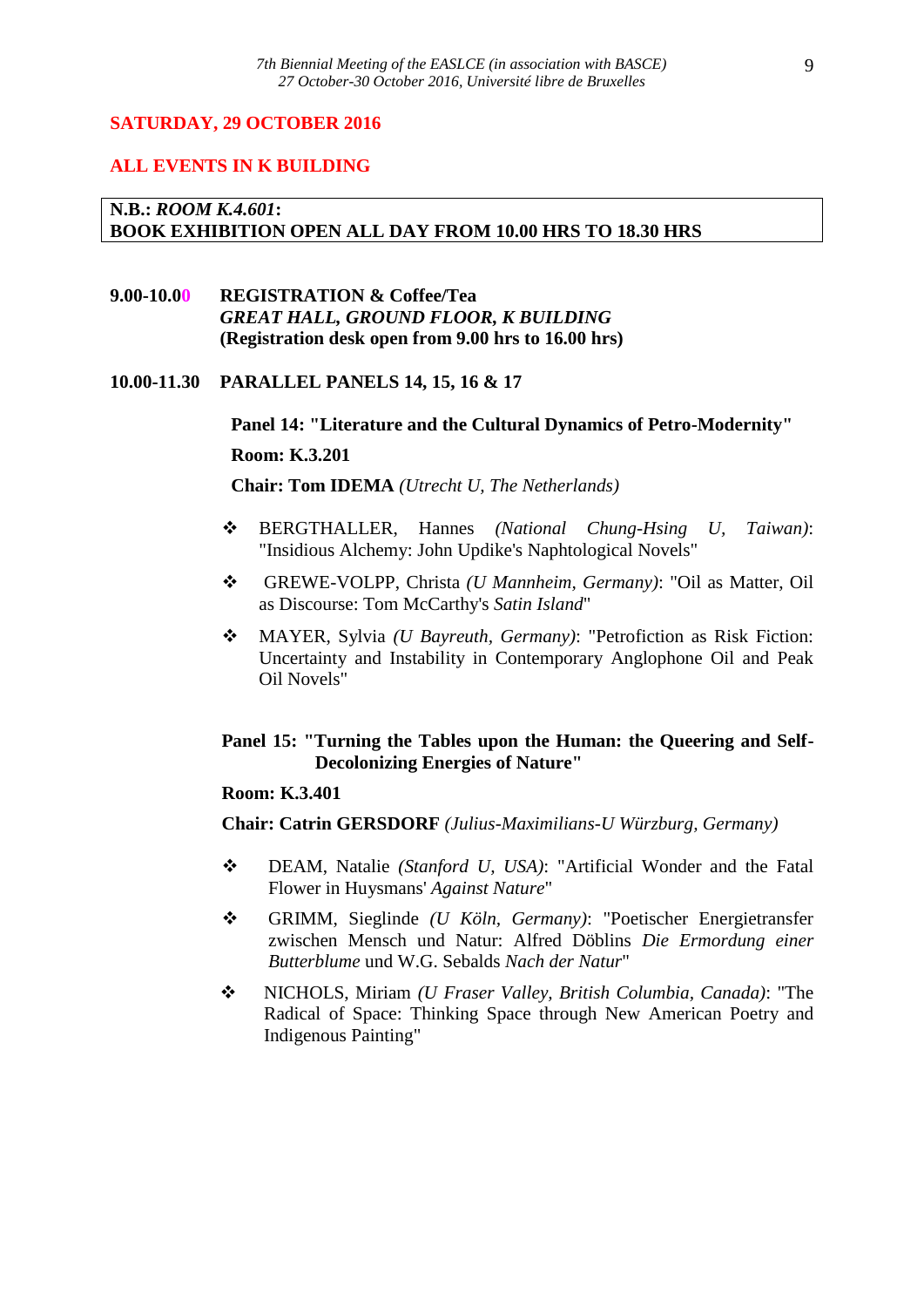# **Panel 16: "ROUNDTABLE on Regional Ecocriticism and Regional Ecocritical Organizations and Networks"**

# **Room: K.4.201 (Ground Floor)**

**Chair: Astrid BRACKE** *(U Amsterdam, The Netherlands)*

Roundtable Participants:

- CAREY, Brycchan *(Chair, ASLE-UKI)*
- HARTMAN, Steven *(Chair, NIES;* over Skype*)*
- HENNIG, Reinhard *(Ecocritical Network for Scandinavian Studies)*
- HOVING, Isabel *(President, BASCE)*
- OLIVA, Juan Ignacio *(President, EASLCE)*

# **Panel 17 "Interlockings of the Wildness Within and Without: Ecospiritual and Ecopsychological Readings II"**

#### **Room: K.4.401**

**Chair: David ARNOLD** *(U Worcester, UK)*

- GEDGE, Elisabeth *(McMaster U, Canada)*: "The Ecospirituality of Val Plumwood: Is It Wild Enough?"
- SIMAL-GONZÁLEZ, Begoña *(U Coruña, Spain)*: "Ruth Ozeki's *A Tale for the Time Being*: Materiality and Ecospirituality"

*Presentation forming part of the Research Project "Literature and Globalization" (Ref. FFI2015-66767-P; MINECO/FEDER, UE)*

 MOUTEL, Noémie *(U Caen, France)*: "Is a Dream Real? The *Poiesis* of Dreams and the Vividness of Reality in Theodore Roszak's Works"

# **11.30-12.00 COFFEE/TEA** *GREAT HALL, GROUND FLOOR, K BUILDING*

#### **12.00-13.00 KEYNOTE 3 (Room K.1.105): Adam DICKINSON** *(Poet & Brock U, Canada)***:**

*"***Poiesis** *of the Body: Chemicals and Microbes as Metabolic Poetics in the Anthropocene?"*

**Chaired and Introduced by Franca BELLARSI** *(ULB, Belgium)*

# **13.00-14.30 LUNCH (ULB CANTINE)**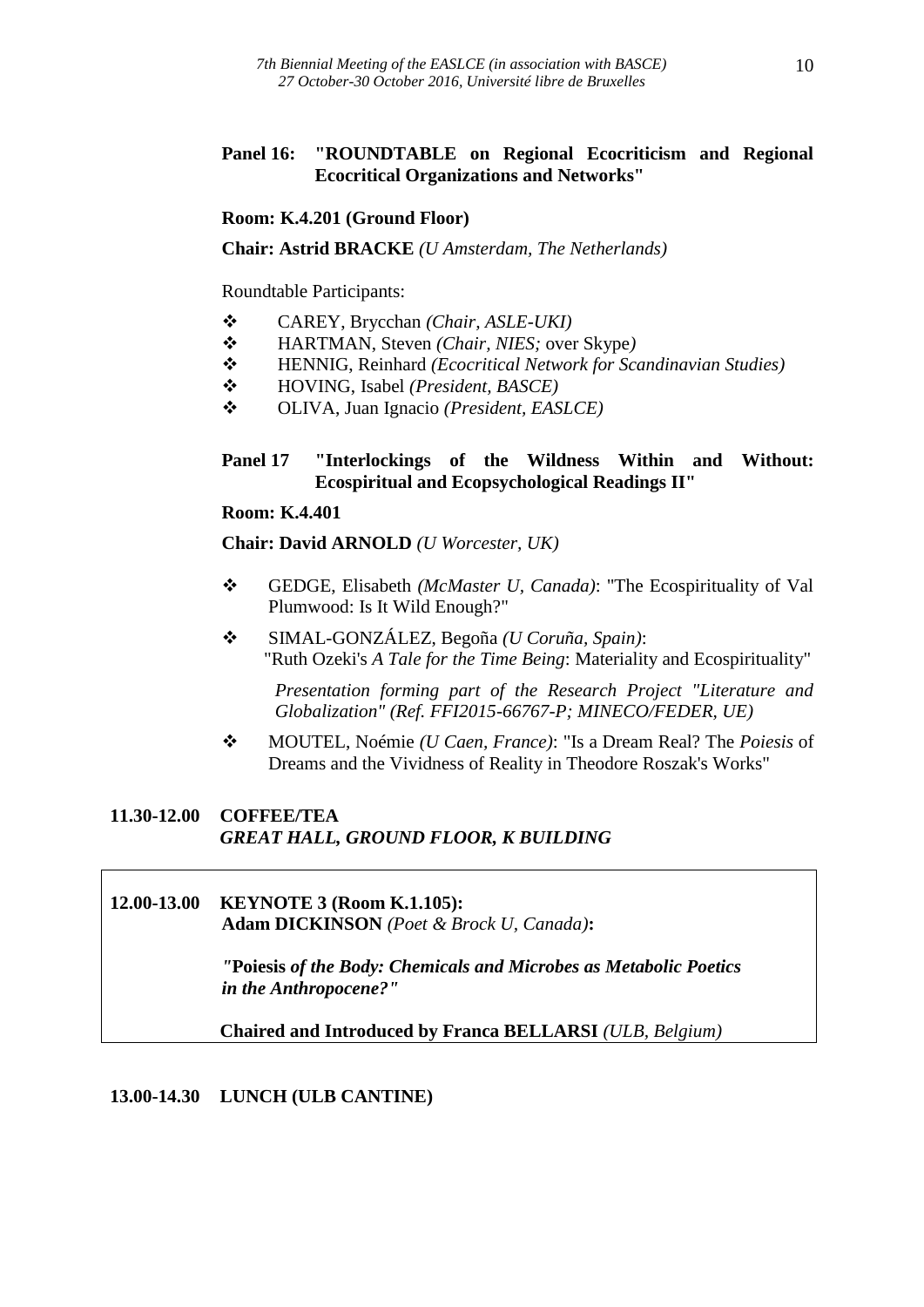### **14.30-16.00 PARALLEL PANELS 18, 19 & 20**

**Panel 18: "'Imagined Wild(er)ness II": Deconstructing Myth & Blurring Boundaries in the Posthuman Wild"**

#### **Room: K.3.201**

**Chair: Chad WEIDNER** *(U College Roosevelt, Utrecht U, The Netherlands)*

- DONMEZ, Basak Agin *(Middle East Technical U, Turkey)*: "Order vs Chaos: Wildness and Wilderness Deconstructed in *The Lost Thing*" (over Skype)
- CLAVELIER, Virginie *(U Orléans, France):* "Alexandra Fuller and the *Poiesis* of Fuel and Fuel Extraction in *The Legend of Colton H. Bryant*"
- GOODBODY, Axel *(U Bath, UK)*: "Reconciling Wildness with Modern Civilisation: Narratives of Wolves and Wolf Men"

#### **Panel 19: "Electric and Nuclear Landscapes and Bodyscapes"**

#### **Room: K.3.401**

**Chair: Lisa SZABO-JONES** *(U Alberta, Canada)*

- BOETZKES, Amanda *(U Guelph, Canada)*: "Ecological Modes of Existence for an Electric Earth"
- VOLKMAR, Anna (*Leiden U, The Netherlands*): "The Trouble with Radioactive Wilderness: Accessing Chernobyl's 'New Nature' through the Lens of Documentary Photography"
- OSCARSON, Christopher *(Brigham Young U, USA)*: "Wildness and Power in the Cultural Politics of the Atom: Nuclear Energy Debates in Scandinavia"

#### **Panel 20: "Forces of Attraction and Repulsion in Poetries Old and New"**

#### **Room: K.4.201**

**Chair: Betsy BOLTON** *(Poet/Storyteller & Swarthmore College, USA)*

- YILMAZ, Zümre Gizem *(Hacettepe U, Turkey)*: "The Chaotic Dance of the Elements: Sublime and Ecophobia in Lord Byron's *Manfred*"
- RUSSO, Raffaele *(U Innsbruck, Austria)*: "*Callida iunctura*. The Poetical Origins of the Holistic Concepts of Modern Ecology"
- DUBOIS, Alexandre (U of Minnesota, USA): "The Poetic Disorder of Things: (Re)Arranging to do Battle" (over Skype)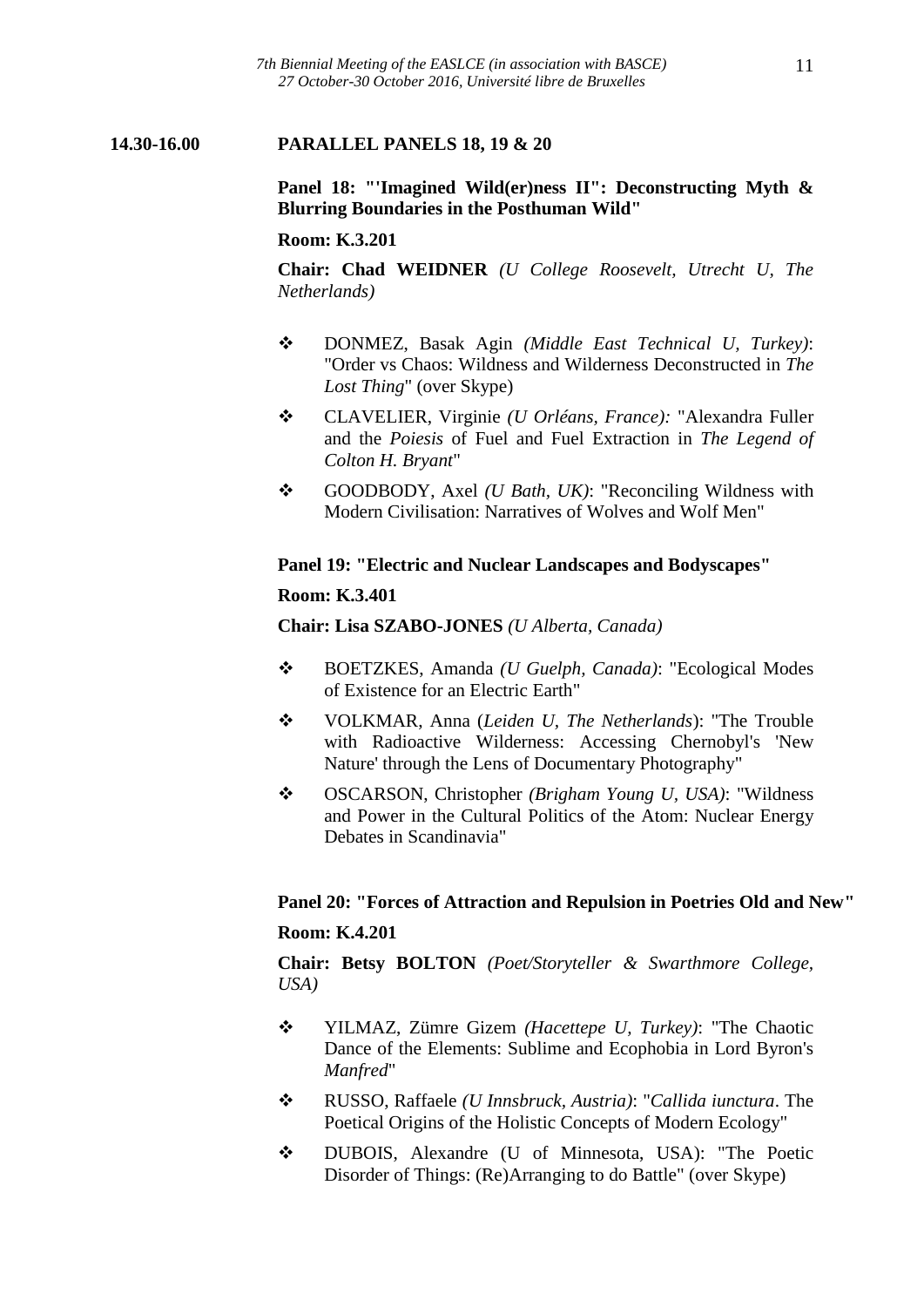# **16.00-16.30 COFFEE/TEA** *GREAT HALL, GROUND FLOOR, K BUILDING*

#### **16.30-18.30 PARALLEL PANELS 21, 22, 23 & 24**

### **Panel 21: "Reflections of Gaia: Patterns in Poetry, Ecopoetics and Ecocriticism"**

#### **Room: K.3.201**

**Chair: Fionn BENNETT** *(U Reims & CNRS, France)*

*This panel is part of the Project Acis & Galatea, "Research Activities in Cultural Mythcriticism" (www.acisgalatea.com), Ref. S2015/HUM-3362, co-funded by the Autonomous Community of Madrid and the European Social Fund*

- FLYS JUNQUERA, Carmen *(U Alcalá & GIECO-Instituto Franklin, Spain)*: "Singing Gaia Back to Life"
- OLIVA, Juan Ignacio *(U La Laguna, Tenerife & GIECO-Instituto Franklin, Spain)*: "'Ecomythopoiesis': Framing Neopastoralism in Canada"
- CARRETERO GONZÁLEZ, Margarita *(U Granada & GIECO-Instituto Franklin, Spain)*: "Re-Using, Re-Cycling, Re-Vamping the Literary Monster"
- MARRERO HENRÍQUEZ, José Manuel *(U Las Palmas de Gran Canaria & GIECO-Instituto Franklin, Spain)*: "Breathing Poetry along with Nature"

# **Panel 22: "Corporeal Energies: the Body as a Site of Chaos, Entropy and Reconfiguring"**

#### **Room: K.3.401**

**Chair: Bertrand GUEST** *(U Angers, France)*

- MARLAND, Pippa *(U Worcester, UK)*: "Going Wild Inside: the Poetics of Illness in Gwyneth Lewis' *A Hospital Odyssey*"
- FINCH-RACE, Daniel *(U Cambridge, UK)*: "Entropie négative et instabilité matérielle dans 'Danse macabre' de Baudelaire"
- EDLICH, Micha Gerrit Philipp *(Leuphana U Lüneburg, Germany)*: "Bodies in Transit: Challenges to the Ableist Paradigm in Contemporary Climbing Life Narratives"
- MORTENSEN, Peter *(Aarhus U, Denmark)*: "Jack London's 'A Royal Sport': Wave Surfing as Co-Existential *Askesis*"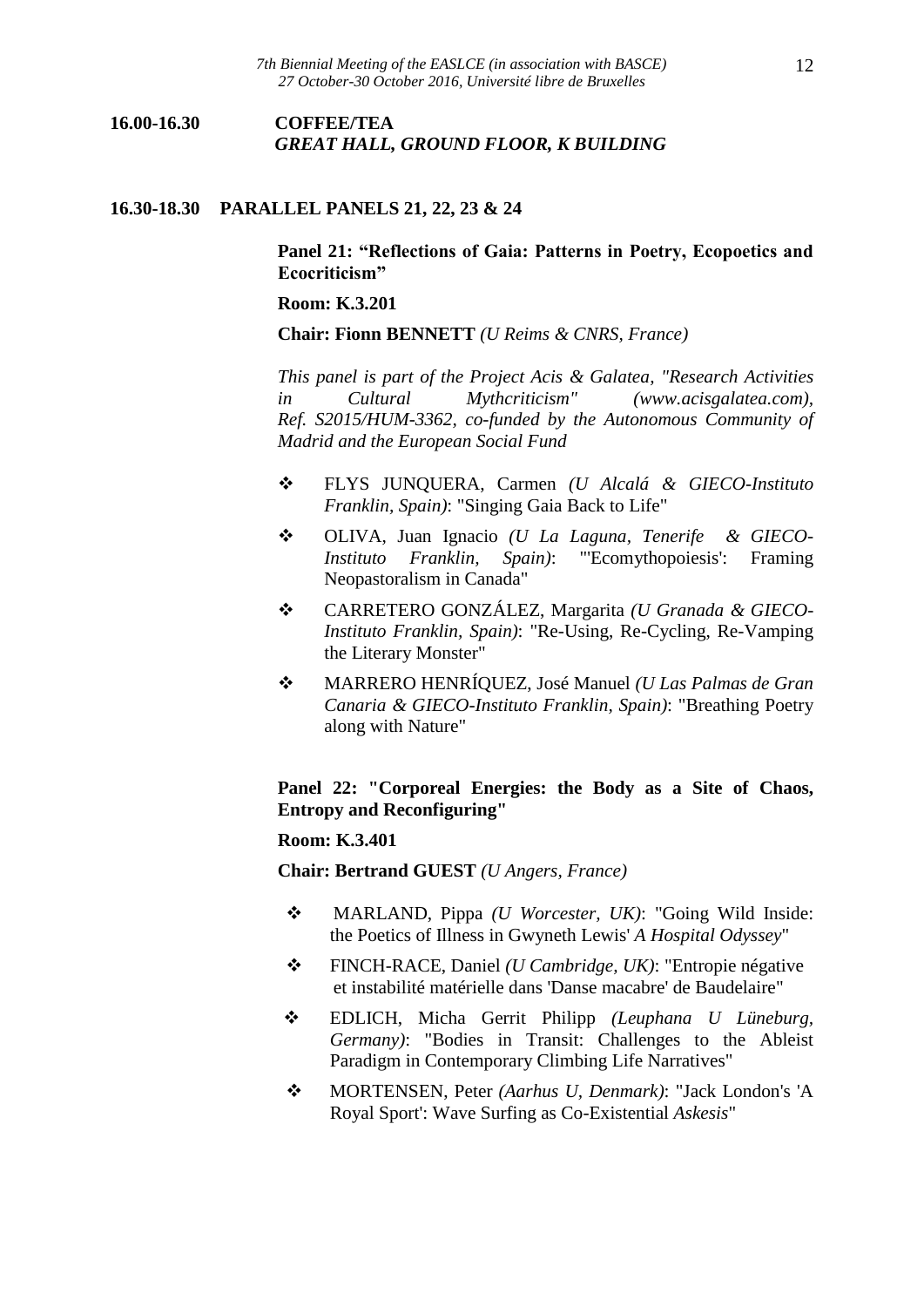#### **Panel 23: "Urban Wildness without Wilderness"**

#### **Room: K.4.201**

**Chair: Susan S. MORRISON** *(Texas State U, USA)*

- PAPARONE, Rachel *(Ithaca College, USA)*: "Cajun Poet Zachary Richard's 'Ordered Wildness' in Urban Spaces" (over Skype)
- FITZGERALD, Lisa *(National U Ireland, Galway, Ireland)*: "*All That Fall*: Junkspace and Samuel Beckett's Wastelands of Modernity"
- VAN DER WOUDEN, Yael *(U Utrecht, The Netherlands)*: "Skin like Elephants: Mapping Jaffa's Orange Orchards between the Rural and the Urban"

# **Panel 24: BASCE Workshop II: "The Transnational View: Narrating Postcolonial Environments**

#### **Room: K.4.401**

**Chair: Ben DE BRUYN** *(Maastricht U, The Netherlands)*

- BUEKENS, Sara (*U Gent, Belgium*): "J-M. G. Le Clézio: une trajectoire écologique du chaos urbain à l'harmonie naturelle"
- TABAK, Eline (*Utrecht U, The Netherlands*): "'Bent and Blind in the Wilderness': The Ecopoetics of N. Scott Momaday's *House Made of Dawn* and *The Way to Rainy Mountain*"
- STEENBERGH, Kristine (*Vrije U Amsterdam, The Netherlands*) : "'My New-Found Land': Poetry, Colonialism and the Anthropocene in Jeanette Winterson's *The Stone Gods*"
- FERWERDA, Susanne (*Utrecht U, The Netherlands*): "Layers of Stone, Layers of Stories: Jeanette Winterson's *The Stone Gods* and the Wildness of Multiple Stories for the Anthropocene"

# **18.30-19.25** *ECOZON@***: EDITORIAL BOARD AND ADVISORY BOARD MEETING** *(ROOM K.3.201)*

#### **19.25-20.25 SANDWICH DINNER** *GREAT HALL, GROUND FLOOR, K BUILDING*

# **20.30-22.00 POETRY AND PERFORMANCE EVENING ROOM K.1.105** *(GREAT HALL, GROUND FLOOR, K BUILDING)*

*With Adam DICKINSON, Harriet TARLO, Judith TUCKER, Arpine Konyalian GRENIER, Sola OGUNBAYO, Richard KERRIDGE, David GIANNONI, & James VENIT*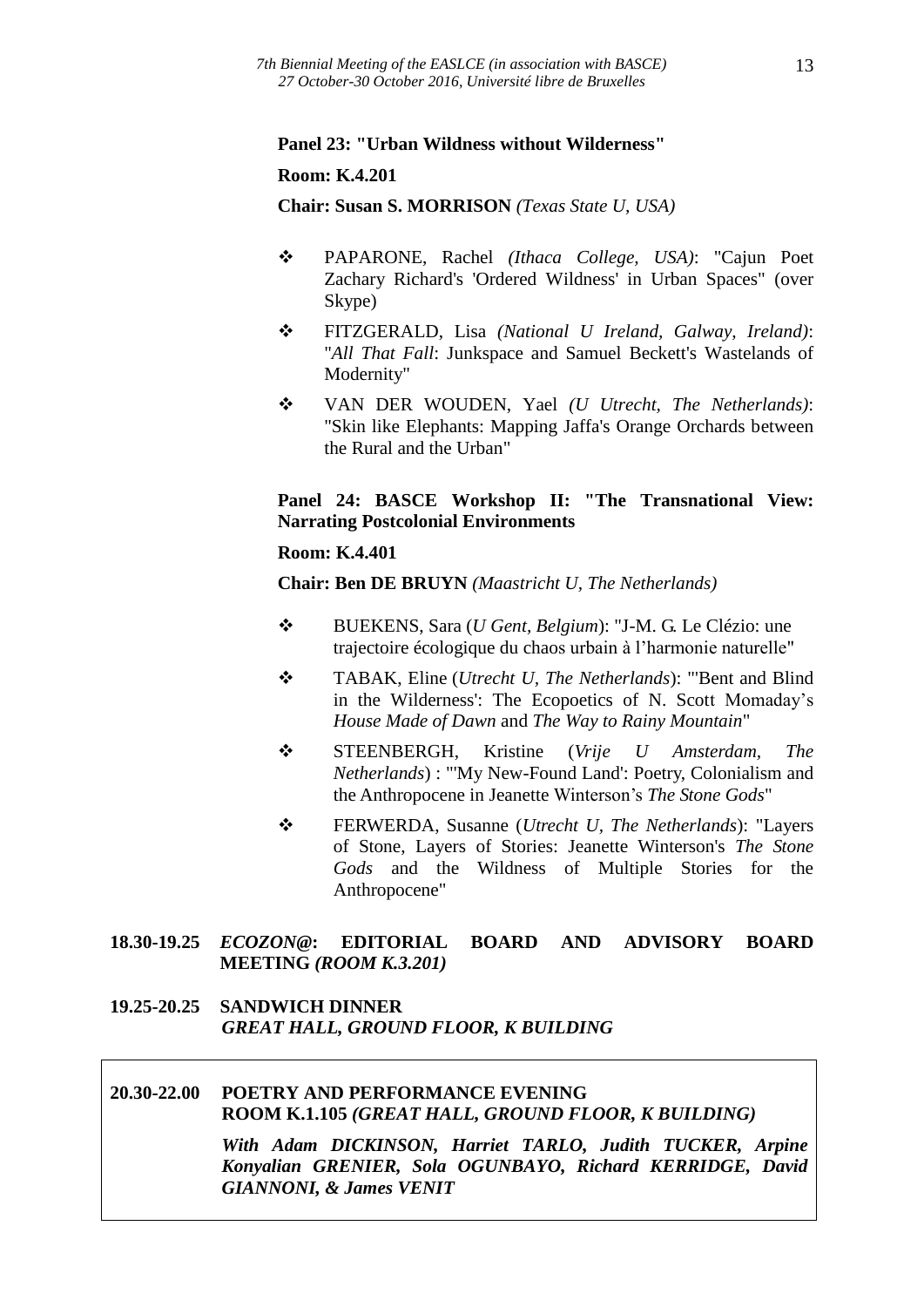# **SUNDAY, 30 OCTOBER 2016**

#### **ALL EVENTS IN K BUILDING**

#### **N.B.:** *ROOM K.4.601***: BOOK EXHIBITION OPEN FROM 10.00 HRS TO 14.15 HRS**

**09.30-10.00 REGISTRATION and Coffee/Tea** *GREAT HALL, GROUND FLOOR, K BUILDING* **(Registration desk open from 9.30 hrs to 13.30 hrs)**

**10.00- 11.30 ANNUAL GENERAL MEETING OF THE EUROPEAN ASSOCIATION FOR THE STUDY OF LITERATURE, CULTURE AND ENVIRONMENT**

*(ROOM K.1.105, GROUND FLOOR, K BUILDING)*

**11.30-13.00 PARALLEL PANELS 25, 26, 27 & 28**

**Panel 25: "Liquid Wildness and Energies"**

**Room: K.3.201**

**Chair: Franca BELLARSI** *(ULB, Belgium)*

- RITSON, Katie *(Rachel Carson Center & Ludwig Maximilian U, Germany)*: "The Literary Rewilding of the North Sea Coasts"
- ZIVKOVIC, Alex *(Stanford U, USA)*: "A Silenced Sea: Audiovisual Taming of the Ocean in *The Silent World*"
- FILIPOVA, Lenka (*Freie U Berlin*, Germany): "Material Imagination and the Agency of the Oceans in Patricia Schonstein's *The Master's Ruse*"

# **Panel 26: "Fermenting Words, Poetic Wildness: Creative Works in Progress"**

#### **Room: K.3.401**

**Chair: Chad WEIDNER** *(U College Roosevelt, Utrecht U, The Netherlands)*

- BOLTON, Betsy *(Poet/Storyteller & Swarthmore College, USA)*: "Wild Fermentation"
- GRENIER, Arpine Konyalian *(Poet, USA)*: "Working Heritage: Body as Words, Crossing"
- MENTING, Michelle *(Poet, USA)*: "*Upland*: A Manuscript of Poems" (over Skype)
- GALEANO, Juan Carlos *(Poet, Columbia & Florida State U, USA)*: "The Poetics of a Sentient Earth in Lyrical Amazonia" (over Skype)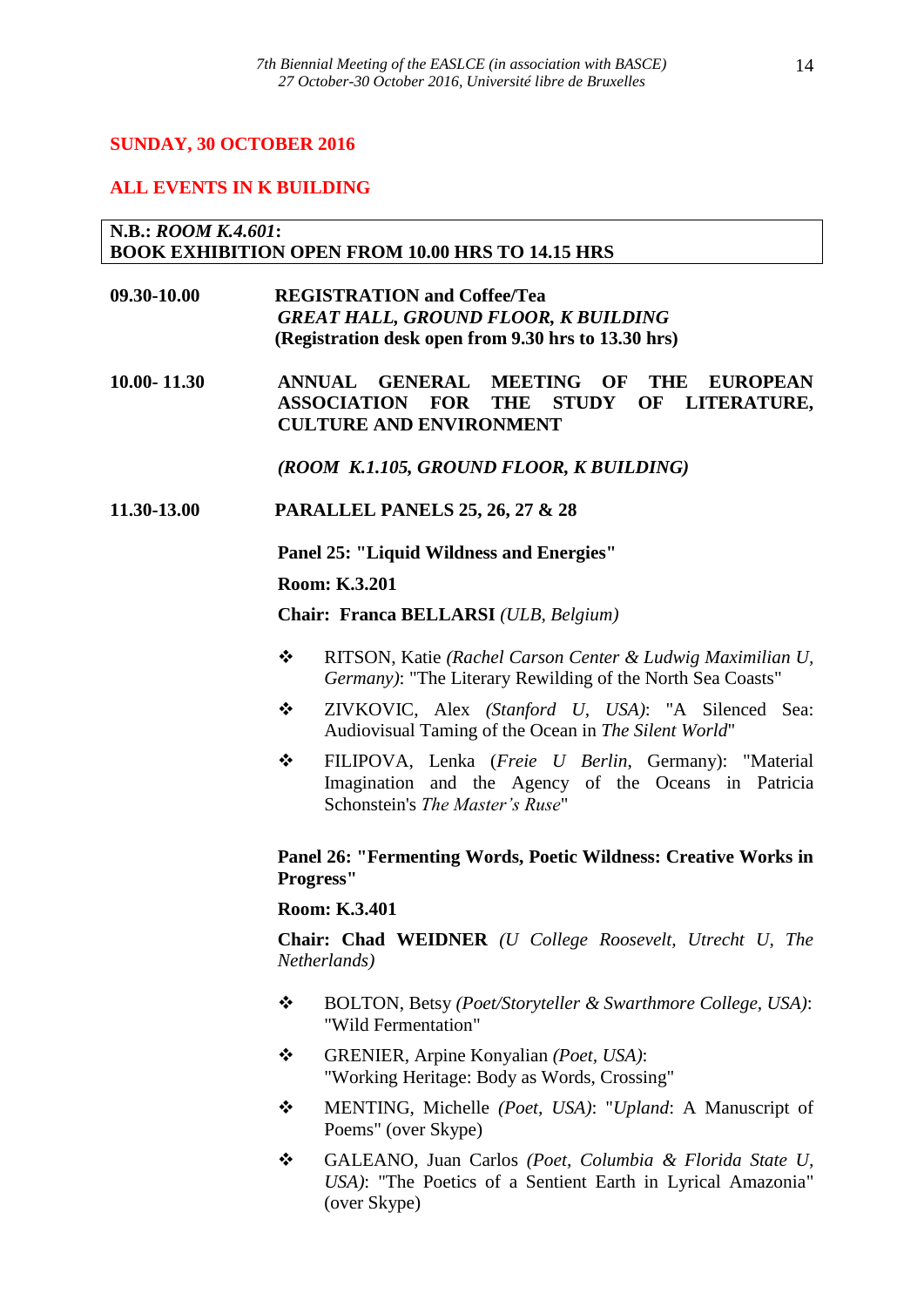# **Panel 27: "'The Last of Us': Resource 'Scarcity' and Urban (Post)apocalyptic Narratives"**

# **Room: K.4.201**

#### **Chair: Erika BERROTH** *(Southwestern U, USA)*

- HENNIG, Reinhard *(Mid Sweden U, Sweden)*: "Collapse or Continuity? Norwegian Climate Change Fiction from the 1970s to Present-Day"
- PÉREZ-RAMOS, Isabel *(KTH Royal Institute of Technology, Sweden & GIECO-Instituto Franklin, Spain)*: "The Water Apocalypse: Venice Desert Cities and Utopian Arcologies in Southwestern Dystopian Fiction"
- SANZ ALONSO, Irene *(U Alcalá & GIECO-Instituto Franklin, Spain)*: "'The Last of Us': De-Humanizing Civilization and Landscapes in Videogames"

# **Panel 28: "Where the Mundane Things Are: Ecophobia and the Pursuit of Unhappiness"**

#### **Room: K.4.401**

- **Chair: Serpil OPPERMANN** *(Hacettepe U, Turkey)*
- CHRISTMAN-LAVIN, Sophie D. *(SUNY, Stony Brook, USA)*: "Eco-Homophobia in D.H. Lawrence: 'THE 'SNAKE' THAT THEREFORE I AM'"
- OH, Hyeryoung *(Sungkyunkwan U, South Korea)*: "Ecophobia and Biophilia in Cormac McCarthy's *The Road*"
- ESTOK, Simon C. *(Sungkyunkwan U, South Korea)*: "Problems and Possibilities for Theorizing Ecophobia, a Performance Perspective"

# **13.00-14.15 SANDWICH LUNCH**  *GREAT HALL, GROUND FLOOR, K BUILDING*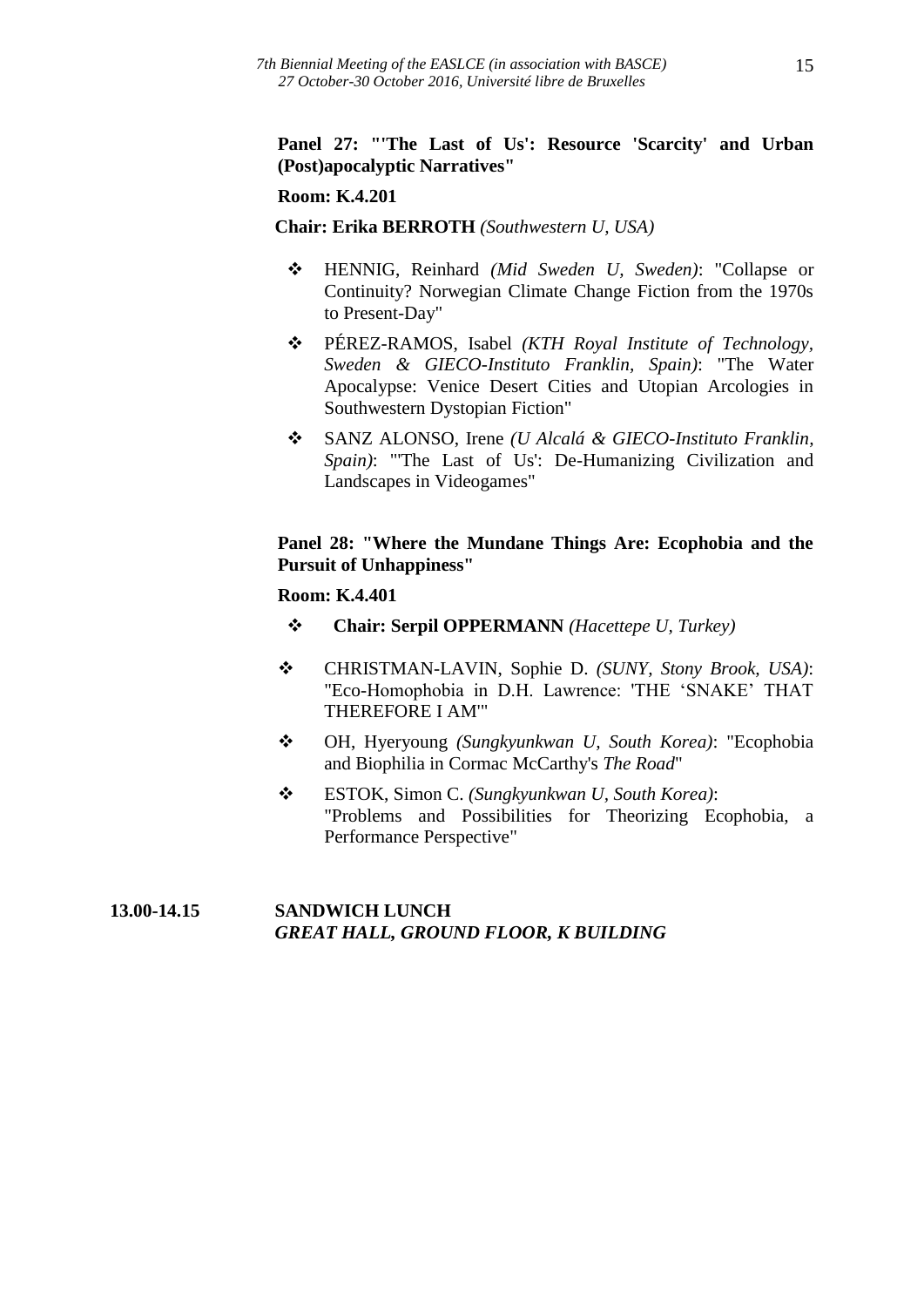# **14.15-15.45 PARALLEL PANELS 29, 30, 31 & 32**

# **Panel 29: "Listening to Atmospheric Wildness and Energies" Room: K.3.201**

**Chair: Franca BELLARSI** *(ULB, Belgium)*

- BENNETT, Fionn *(U Reims & CNRS, France)*: "The Art of Hearing 'Atmospheric Whistlers' as a Cosmopoietic Cantata"
- ADRAHANE, Athane *(Université libre de Bruxelles, Belgium)*: "À l'écoute d'une écho-poétique de l'être"
- JM *(U Washington Tacoma, USA)*: "Biodiversity in the Binary: An Ecopoetics *Poiesis* of Extinction" (creative digital presentation)

# **Panel 30: "Mutating Eco-Compositional Energies: How to Restyle the Wild?"**

#### **Room: K.3.401**

**Chair: Miriam NICHOLS** *(U Fraser Valley, British Columbia, Canada)*

- KERRIDGE, Richard *(Bath Spa U, UK)*: "Formal Responses to New Materialism and Post-Humanism: 'The New Nature Writing'"
- ROORDA, Randall *(U Kentucky, USA)*: "Bohumil Hrabal's Wild Restyling of Pastoral Longing and Environmental Distress"

# **Panel 31: "In-Between Pastoral and Post-Pastoral Wildness"**

# **Room: K.4.201**

**Chair: Adam DICKINSON** *(Poet & Brock U, Canada)*

- LAUWERS, Margot *(U Perpignan, France)*: "Alien Pebbles and Toxic Waste, Warrior Beauty and Natural Wastelands ... Or Was It the Opposite? Ellen Meloy's Unstable Energetic *Poeisis*"
- SZABO-JONES, Lisa *(U Alberta, Canada)*: "Overlay: A Photographic Pastoral of a Salt Marsh"
- BOURKE, Emily *(Trinity College Dublin, Ireland)*: "'All the Trees He Did Not Know Were There': Rural Intrusion and Gothic Nature in Susanna Clarke's 'Jonathan Strange and Mr Norrell'"